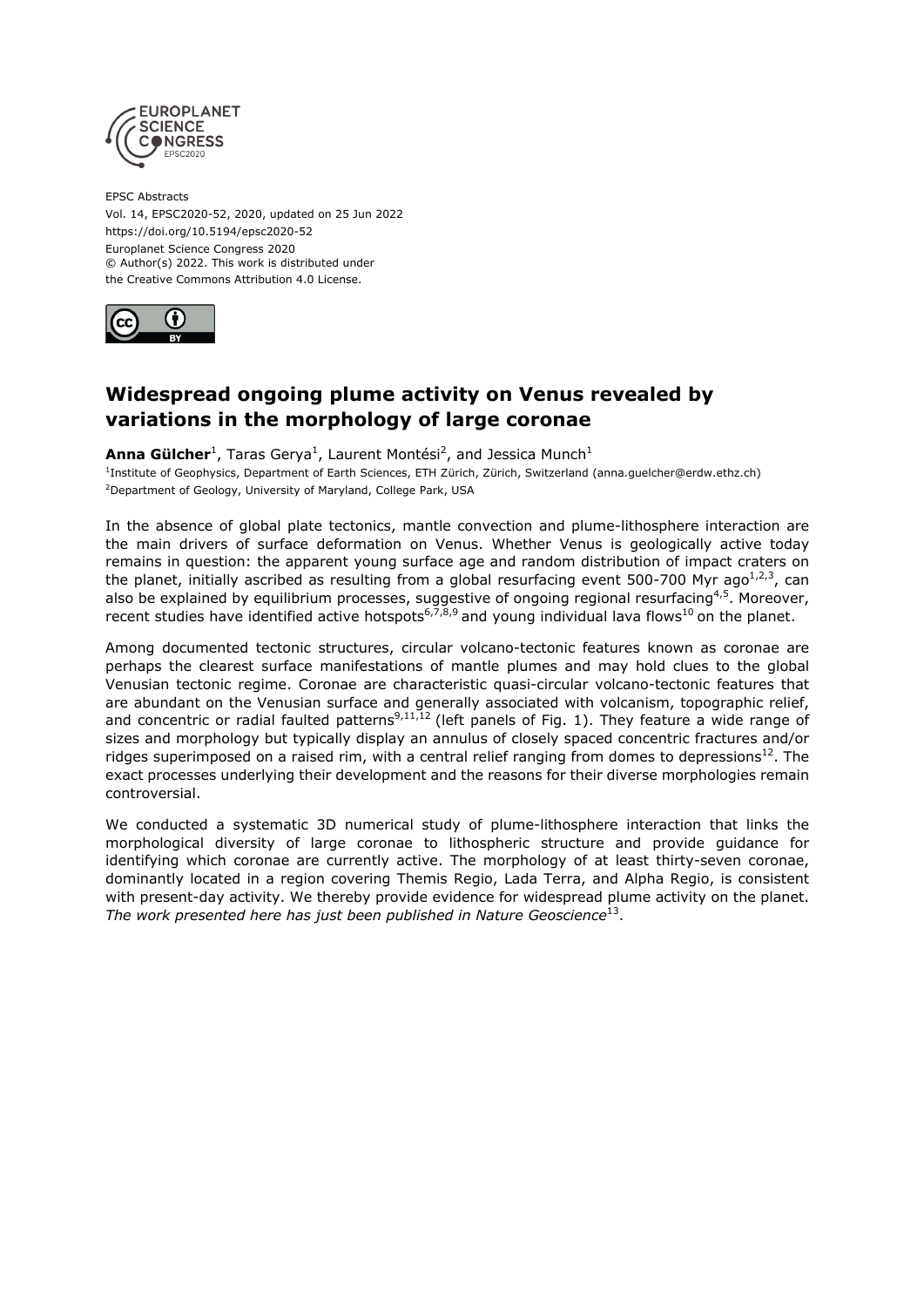

*Fig 1. Venusian coronae (left), their topographic signatures (middle) and comparison with numerical models (right)<sup>13</sup>*

# **3D numerical experiments of coronae formation**

We ran 3D high-resolution thermomechanical numerical simulations of impingement of a thermal mantle plume into the Venusian lithosphere to assess the origin and diversity of large Venusian coronae. We systematically varied plume size and temperature, the lithospheric strength and crustal thickness in the models. Our results reveal four regimes of plume-lithosphere interactions underlying corona development at the surface (Figure 2): *(1)* lithospheric dripping, *(2)* short-lived subduction, *(3)* embedded plume, and *(4)* plume underplating. The ratio of plume buoyancy over lithospheric strength majorly controls these dynamic regimes. This found dependency of plume-lithosphere dynamics on plume buoyancy and lithospheric configuration is key for future studies on plumelithosphere interactions on Venus or (early) Earth.

During the first three plume-lithosphere interaction scenarios (regimes *(1)-(3)*), plume penetration and spreading induce crustal thickness variations that eventually lead to a final topographic isostasydriven topographic inversion that turns circular trenches surrounding elevated interiors into raised rims surrounding inner depressions.

### **Reasons behind the morphological diversity of coronae**

The temporal evolution of the topographic profiles of the modelled coronae show that different corona morphologies represent not only different styles of plume-lithosphere interactions, but also different stages in evolution. Coronae with rims and/or trenches are only produced by mantle plumes that (partially) penetrate into the Venusian lithosphere. The common occurrence of coronae displaying rims on Venus suggests that most plumes that formed coronae were able to penetrate at least partially into the lithosphere. In addition, for coronae formed by a penetrative mantle plume, we are able to distinguish active from inactive structures: active coronae feature an outer trench and rise that imply ongoing suction above downwards-moving lithospheric material, as well as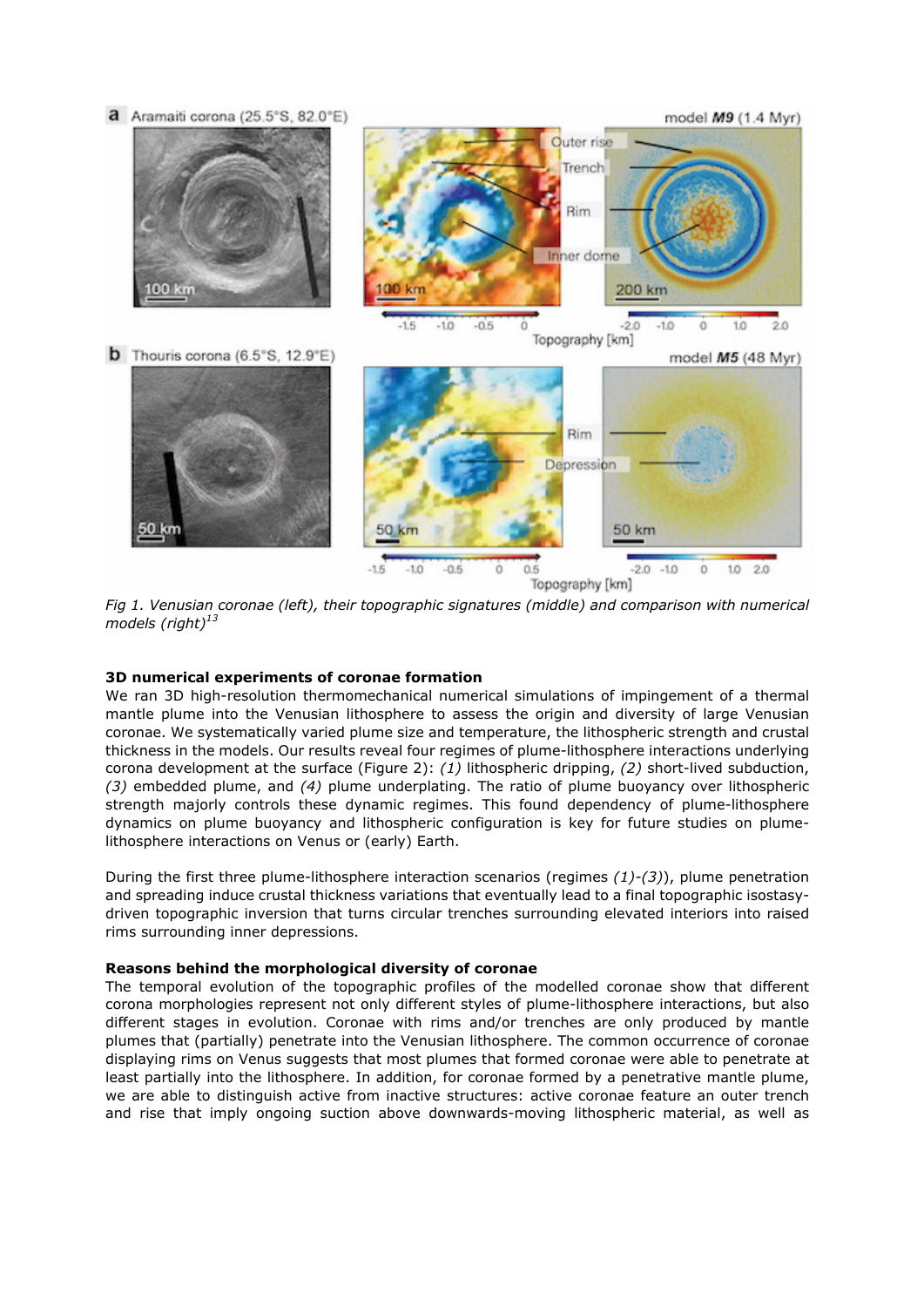elevated interior supported by plume buoyancy. By contrast, inactive coronae show an inverted topographic profile with an outer rim and an inner depression linked to a thinned lithosphere.

# **Observational evidence for coronae activity and implications for Venus' geodynamics**

We evaluated the possibility of present-day corona activity by systematically analysing the surface topography of large coronae on Venus. Each corona is labelled as currently "active" if it features a clear outer rise and trench, "inactive" if no outer rise but a rim and inner depression is evident, or"unclassified" if the presence of these features is ambiguous. We found expressions of current activity on thirty-seven coronae on Venus (including Artemis Corona, Fig. 1a), whereas thirty-five other coronae were marked "inactive" (including Thouris Corona, Fig. 1b). The remaining coronae are marked "inconclusive", either because their topography was not well resolved by the dataset, presented ambiguous features, or was markedly different from that obtained in our models.



*Fig 2. Global distribution of coronae identified as inactive (white circles) or showing ongoing plume activity (red circles)<sup>13</sup>*

Our study presents new evidence for recent tectonic and magmatic activity in the lithosphere Venus, complementing other indications of such activity<sup>6,8,10,15,16</sup>. Coronae activity spanning a variety of surface ages implies a gradual resurfacing behavior of Venus, akin to Earth-like volcanic and interior processes<sup>4,5</sup>. Moreover, the global arrangement of active coronae (Fig. 2) suggests a large-scale organization of tectono-magmatic activity on the planet, with a broad active region covering Themis Regio, Lada terra, and Alpha Regio, as well as Eistla Regio, in contrast to regions where large active coronae are absent (around Beta and Phoebe Regiones). Finally, our suggested regions of extensive recent corona activity may serve as interesting targets for detailed investigation by future spacecraft missions.

# **References**